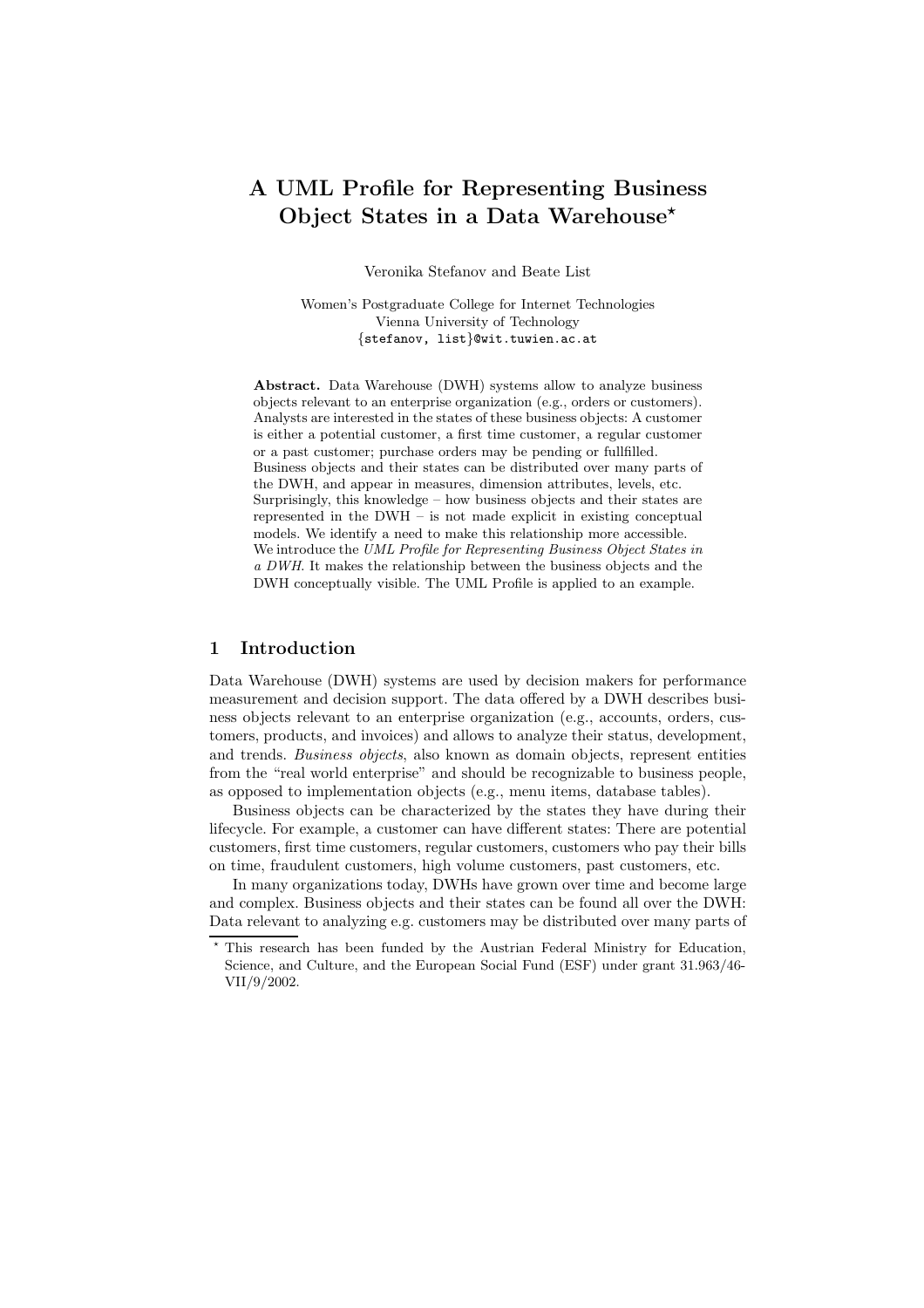the DWH, and the different states of the customer may appear in many different ways, i.e. as measures, dimensional attributes, levels, etc. A business object can easily have 20 states, which might be hidden in just as many facts or even more: Potential customers in a contacts fact of the marketing data mart, regular customers in a sales fact, customers who pay on time in a payment transaction fact, etc.

Surprisingly, this knowledge - how business objects and their states are represented in the data warehouse - is not made explicit in existing conceptual models. When new analysis requirements appear, it is often difficult, time consuming and costly to find out whether the information about a certain state of a business object is already contained somewhere in the DWH, or whether the data model of the DWH has to be extended or changed.

Our goals therefore are to

- make the relationship between the business objects that the uses want to analyze and the DWH visible and accessible
- show where the business objects and their states can be analyzed in the DWH
- offer a new perspective on DWHs, which emphasizes business objects and their states instead of solely fact and dimension tables
- show how the business object states relate to the data model

We achieve these goals by introducing the  $UML<sup>1</sup>$  Profile or Representing Business Object States in a DWH (Section 4), which makes the connection between data warehouses and business object states visible. State machines (Section 2) describe how objects change states in reaction to events, and are suitable for capturing business logic. We relate state machines of business objects to DWH elements and use them as a new viewpoint on data warehouses. Additionally, using the UML Profile, we define 14 correspondence patterns between state machines and DWH elements (Section 5).

The contributions of the UML Profile for Representing Business Object States in a DWH along with the correspondence patterns are:

- It provides a straightforward way to make visible where a business object such as a customer is available in the DWH and can be analyzed, and how its various states correspond to facts, dimensions and measures.
- Through the business objects, it offers a bigger picture as it links the needs of the business organization to the DWH that stores data on business objects for analytical purposes.
- The Profile for Representing Business Object States in a DWH allows modeling on several levels of detail and thus enables the modeler to choose the right level of detail for different purposes or target audiences. A high level overview model shows only the whole business objects and how they are related to facts and dimensions, where as a more detailed model can show measures, dimension attributes and hierarchy levels for the individual states of the object.

<sup>1</sup> Unified Modeling Language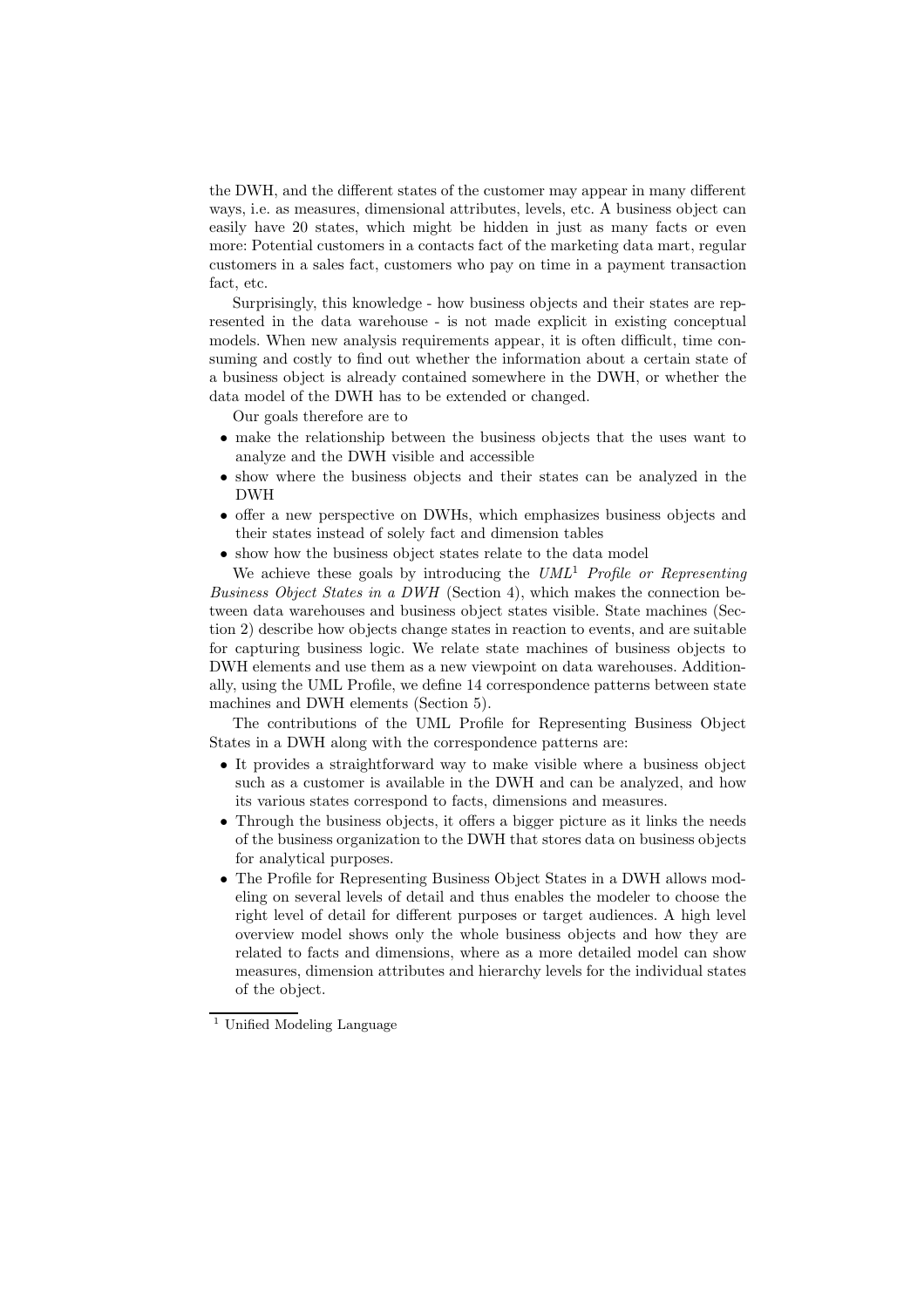- By extending standard UML 2.0 state machines, the UML profile offers reuse of a well-known notation as well as tool reuse, avoiding costs of learning a new notation or additional tools.
- The models allow locating business object states in the DWH, and thus recognizing cases where business object states are not available at all, which may indicate business requirements that are not yet addressed. If the model shows that a business object state is available at several locations at the same time, it can be checked whether this was a deliberate design decision or whether this indicates a problematic situation.
- Together with the correspondence patterns the models can support the design phase of a DWH project, as they provide hints on possible facts, measures and dimensions that can be derived from the business object states.

# 2 UML State Machines

We use UML 2.0 state machines to model business object states. State machines in general describe "the possible life histories of an object" [1]. A state machine comprises a number of states, interconnected by transitions. Events trigger the transitions. There may be several transitions for one event, and they may be guarded by conditions (see Fig. 1).



Fig. 1. State machine for Account objects

State machines are used for example in Software Engineering to achieve higher quality software. During the analysis phase of a software development process, state machines for the main business objects (account, order, etc.) are modeled. Such a state machine cannot be transformed directly to code, but is very useful for designers as it allows to recognize "illegal" or conceptually impossible state transitions and thus assess correctness of the final software product. The UML Profile for Representing Business Object States in a DWH presented in this paper aims at bringing the power of state machines to Data Warehousing.

Figure 2 gives an overview of state chart elements and their use in UML 2.0. States may be nested in other states (c), and the so-called sub-machines can be divided into regions (d). This allows access to the model on various levels of detail. Figure 3 shows an example state machine. The object modeled here is the contract between a telecommunications provider and the user of a post-paid mobile phone.

Before it is signed, the contract is in the state "potential". After the customer has signed it, it is registered and a credit check is performed. During this phase,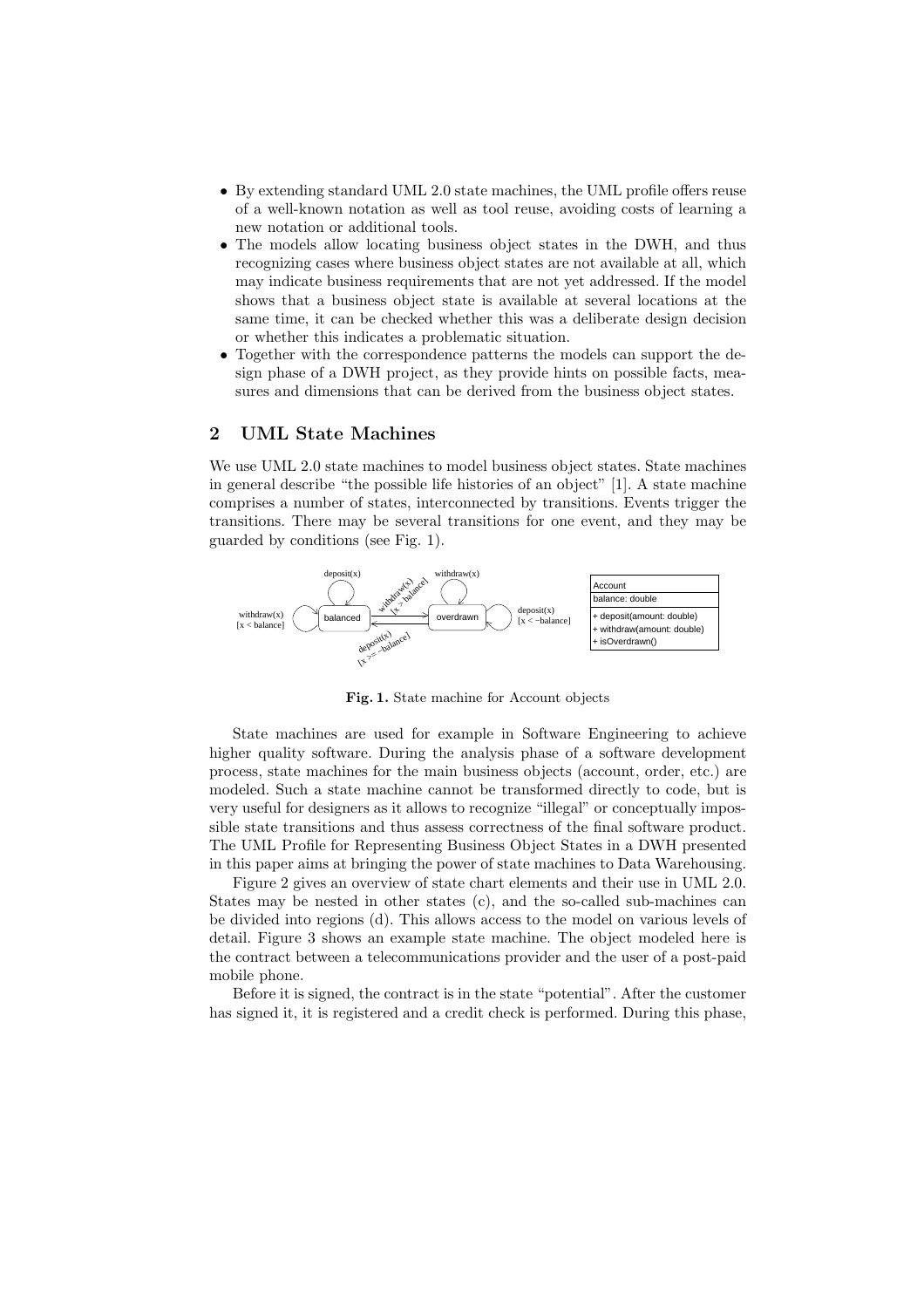

Fig. 2. UML State Machines: Syntax and combinations of states

it may become "cancelled", if the check fails. Otherwise, it the credit is OK, the overall state is now called "current", which is a composite state that contains a lot of detail in terms of substates. If the contract is never signed, it becomes "past" after one year.



Fig. 3. State Machine diagram for a post-paid mobile phone contract

"Current" contracts are initially "normal", "fully paid", "active", and "new", as indicated by the transition arcs entering the composite state. The three regions within "current" are concurrent and orthogonal, meaning that at each point in time the object has a valid state in each of the three regions, and that what happens in one region does not influence the other regions.

In the first region, the contract starts as "active" and can become "closed", either because the contract period ends or because the contract is cancelled beforehand. If a contract is blocked for some reason, it is neither active nor closed. Active contracts start as "new" and can become "renewed". Closed contracts are moved from "current" to "past" after one year.

The middle region relates to the financial aspects of the contract: Each time an invoice is issued for a contract, it moves from "fully paid" to "open balance", and when the payment for the invoice arrives, it moves back again. If an open balance is not paid until its due date, the contract is "indebted". Issues regarding the amounts of the payments are not shown for sake of clarity (cf. Fig. 1).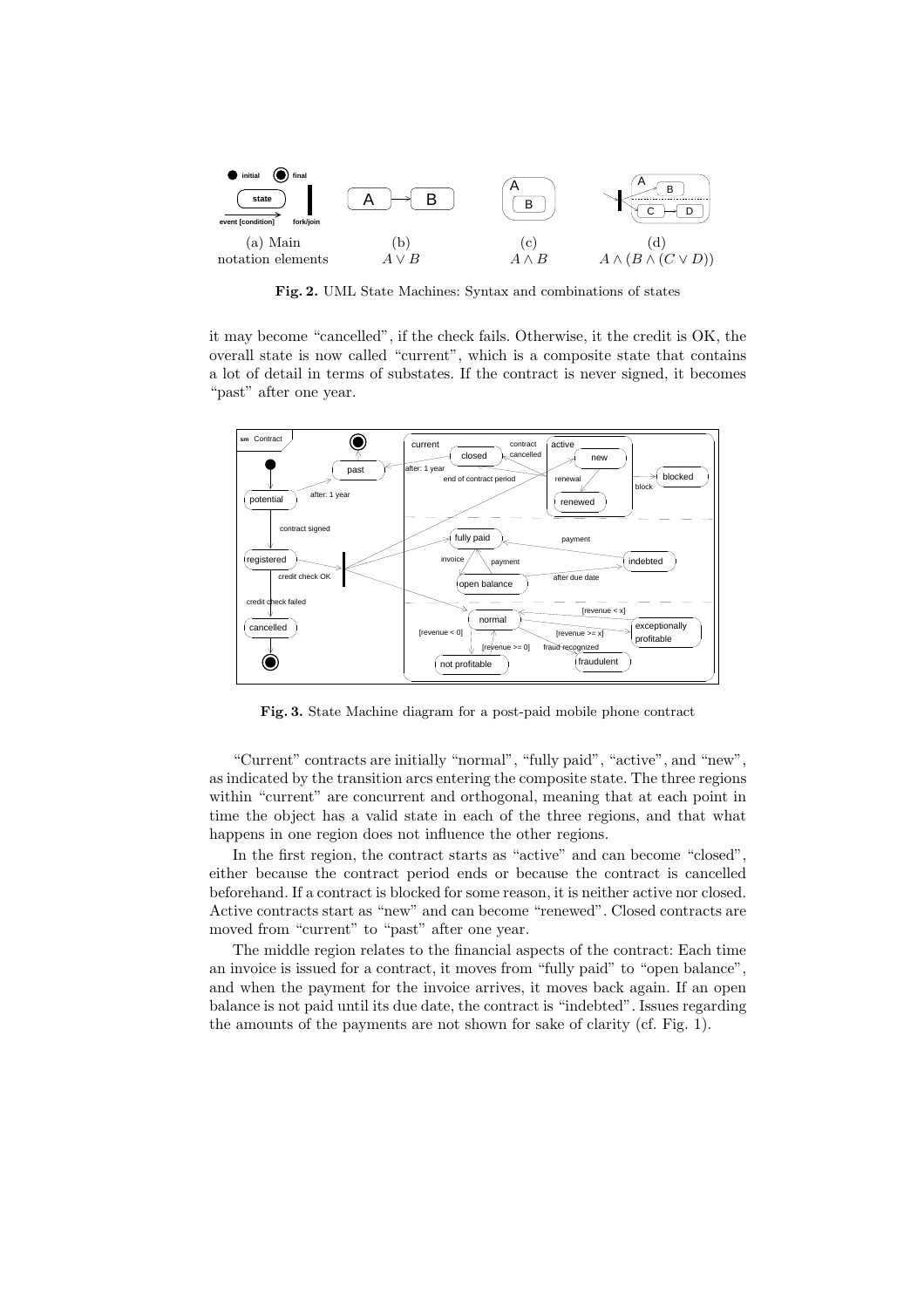In the last region, the movements of the contract object between the states depend mostly on certain conditions becoming true: If the revenue gained from this contract supercedes the amount x, it becomes "exceptionally profitable", meaning that this customer is very valueable to the company. Whereas, if the revenue falls below 0, keeping this contract is actually causing financial damage (i.e. by producing higher costs than monthly payments). The fourth state in this region is "fraudulent": It indicates that fraud connected to this contract has been discovered.

# 3 Business Objects in the DWH

The aim of our approach is to create conceptual models for making visible where business objects and their states are available in the DWH. Before we can construct a UML Profile, we have to identify the DWH elements we will use. This section contains a metamodel of these elements, an overview of the correspondences between the DWH elements and business object states, the user groups that the UML Profile is aimed at, and finally a tabular overview of the correspondence patterns.

### 3.1 The Metamodel

Figure 4 shows a metamodel of the elements that may represent business objects in a DWH. There are different kinds of data repositories, one of which may be a data mart. Other subtypes of data repositories [2] are not used in this paper for sake of simplicity. Data repositories contain data objects, which are facts or entities, depending on the type of the repository. Entities have entity attributes, whereas facts may have *measures*. Each fact consists of at least two *dimensions*, which may have several *levels* connected to each other via *roll-up* relationships. Dimensions are described by *dimension attributes*. Facts come in different types: Transaction facts or snapshot facts, of which there are two sub-types, periodic and accumulating.

The elements data repository, data mart, fact and entity of this metamodel (and also the UML Profile) are based on previous work by the authors. See [2] for a more detailed description.

### 3.2 Representation of Business Objects and their States in a DWH

Not all elements of this metamodel are useful for all conceptual modeling needs. We have identified a number of correspondence patterns along with the main usage scenarios of our approach. They are grouped into three levels and one additional category: the *overview* level, the *fact* level, the *attribute* level, and finally correspondences related to *aggregation and classification*. This subsection gives an overview; details and examples are given in Section 5.

Overview To show at a glance, where a business object can be found in the DWH, it can be linked as a whole to several data marts, fact tables, dimension tables or entities.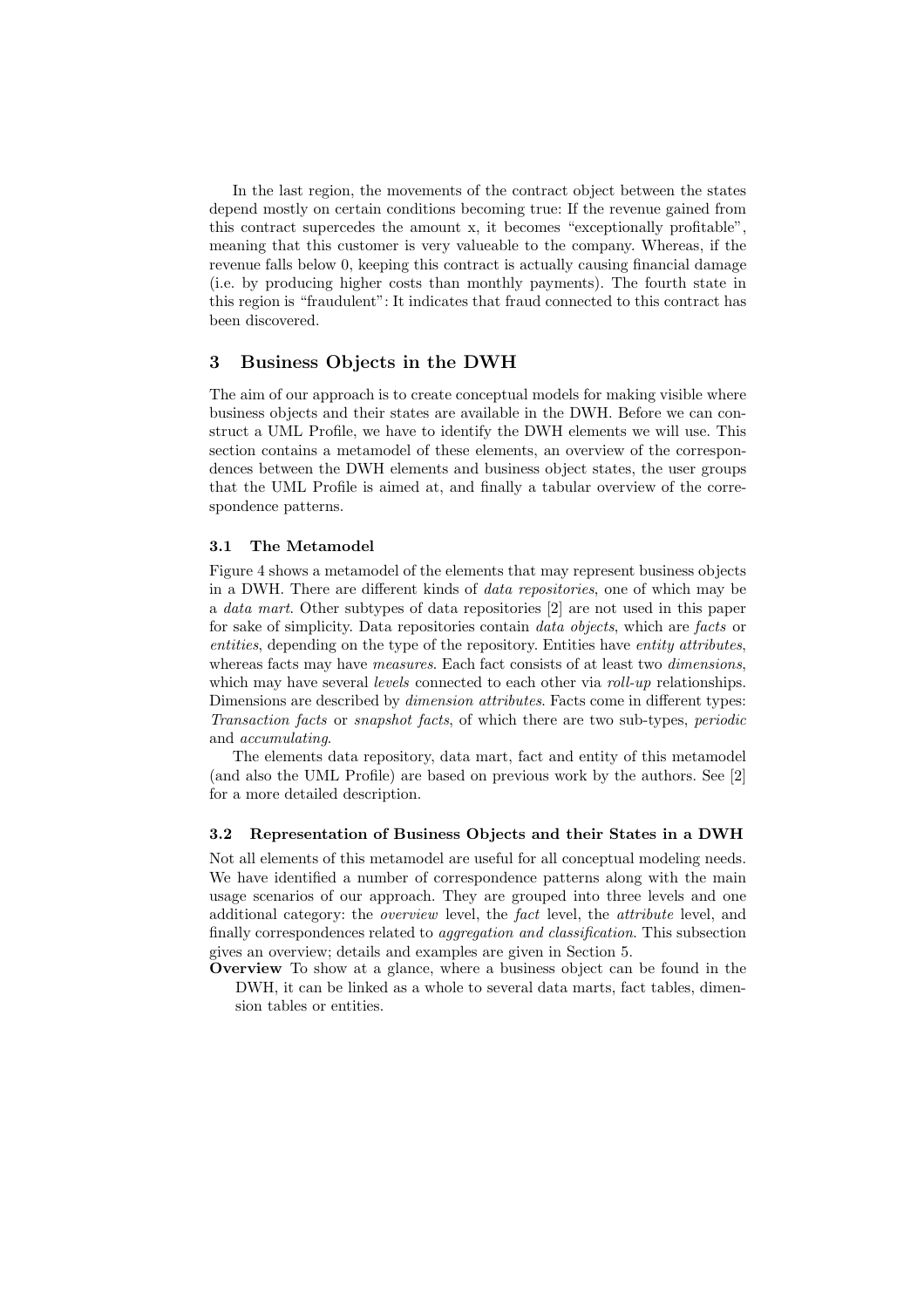

Fig. 4. A metamodel of DWH elements used to represent states of business objects

- Fact Level The relationship of transitions and states of business objects to different types of fact tables can be shown on this level. As Kimball described in [3], there are three main types of measurements, which are the fundamental grains of fact tables: transaction, periodic snapshot, and accumulating snapshot. A transaction fact corresponds to a transition between states, whereas snaphot facts correspond to *states*.
- Attribute Level Showing even more detail, a state of a business object may be represented by dimensions or measures, whereas the transactions and their guard conditions are found in measures or dimension attributes.
- Aggregation and classification Guard conditions on state transitions may also appear in aggregation and classification hierarchies. Nested states correspond directly to roll-up relationships.

### 3.3 User groups

The conceptual model presented here is designed to answer the needs of two separate types of users:

DWH managers and business users are looking for the big picture, an overview of what to find where. They will use models showing business objects with correspondences mainly on the overview level (see Section 5.1 below). This allows them to find answers to questions such as "Which business object is in which data mart?", "Is there a fact that corresponds to this business object?", "If I have this dimension, does it represent this business object?"

DWH designers and developers need to understand the details of how business objects states and transactions between them can be represented in a DWH. They will use a fine-grained state machine model of a business object mapped to a data model. The correspondence patterns identified by us give hints on which elements can be used in the DWH model to represent the characteristics of the business objects, thus improving the creation and evolution of DWH models.

#### 3.4 Correspondence patterns

Based on an analysis of the main requirements of the user groups, Table 1 gives an overview of which elements of the UML Profile may be linked to which in the conceptual model to show how business objects (elements on horizontal lines)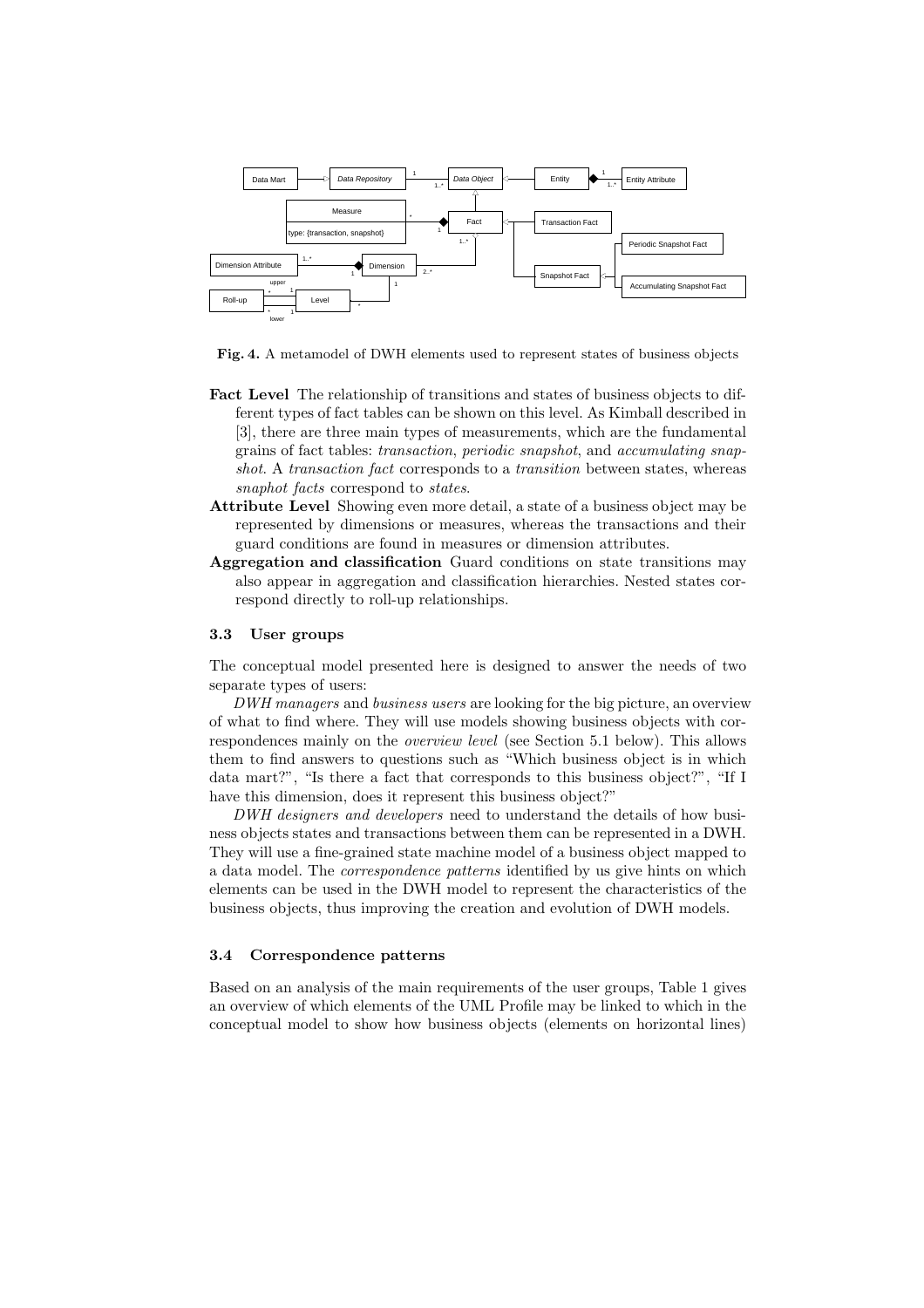are represented in the DWH, and which elements of the DWH (vertical columns) can be used to represent the states of the business objects (further details of the correspondence patterns in Section 5).

Table 1. Correspondence patterns between elements describing business object states (horizontal) and elements of the DWH (vertical)



# 4 The UML Profile for Representing Business Object States in a Data Warehouse

We introduce the UML Profile for Representing Business Object States in a DWH. It provides an easy to use yet formally founded way to model the correspondences between business object states and DWHs.

The Unified Modeling Language (UML) can be extended and adapted to a specific application area through the creation of profiles [4]. UML profiles are special UML packages with the stereotype  $\ll$ profile $\gg$ . A profile adds elements while preserving the syntax and semantic of existing UML elements. It contains stereotypes, constraints and tag definitions.

A stereotype is a model element defined by its name and by the base class(es) to which it is assigned. Base classes are usually metaclasses from the UML metamodel, for instance the metaclass Class. A stereotype can have its own notation, e.g. a special icon.

Constraints are applied to stereotypes in order to enforce restrictions. They specify pre- or postconditions, invariants, etc., and must comply with the restrictions of the base class [4]. We use the Object Constraint Language (OCL) [5] which is widely used in UML profiles to define constraints in our profile, but any language, such as a programming language or natural language, may be used.

Tag definitions are additional attributes assigned to a stereotype, specified as name-value pairs. They have a type and can be used to attach arbitrary information to model elements.

The UML Profile for Representing Business Object States in a DWH makes it possible to model how the DWH used to analyze business objects is related to the lifecycle and states of these objects. Its stereotypes are described in detail in Table 2. These stereotypes can be used directly in UML State Machine diagrams [4]. In Fig. 5 we show a part of the UML 2 metamodel (light) to illustrate how the stereotypes we designed (dark) fit into to the existing UML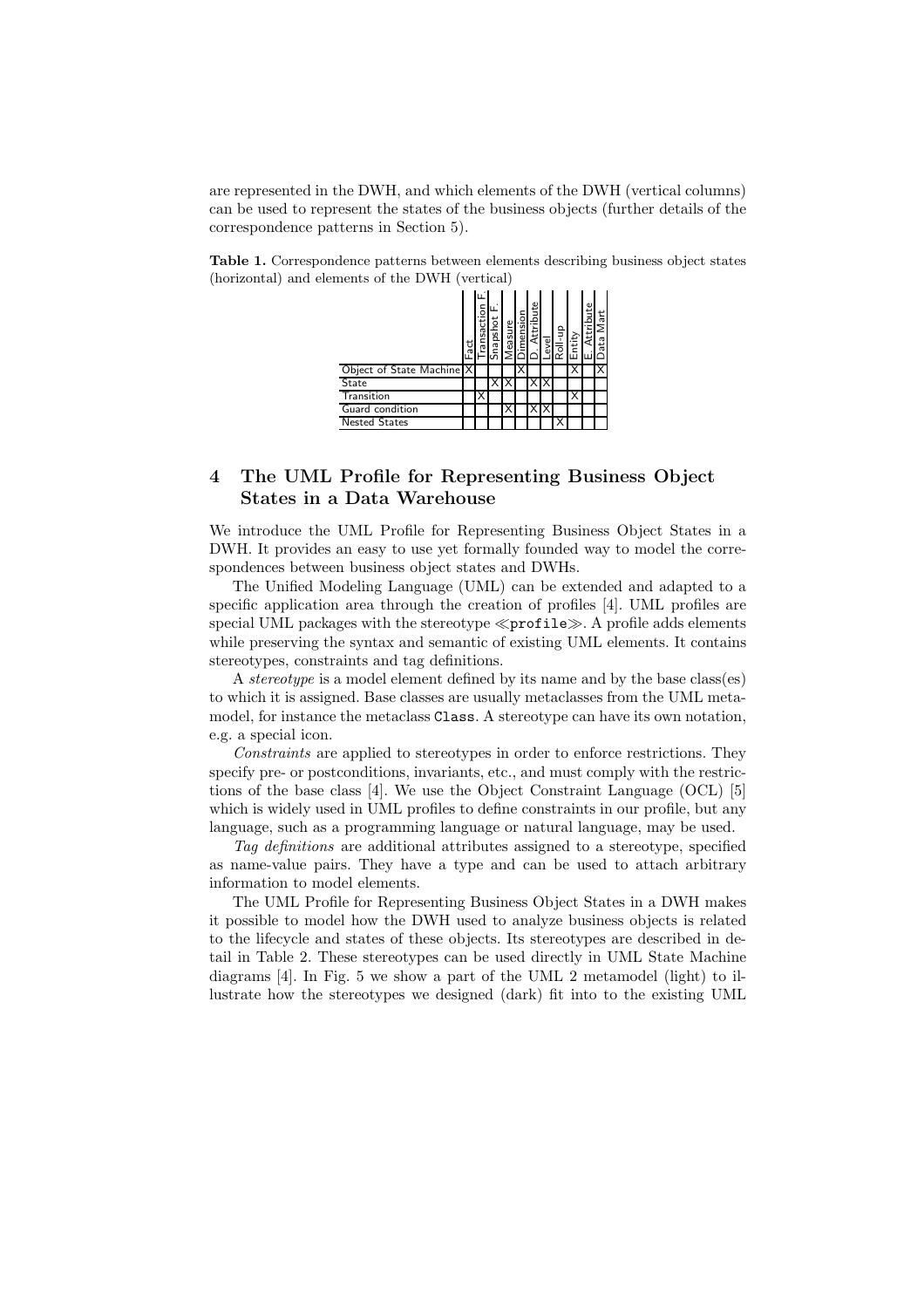meta-model. The relationships between the stereotypes correspond to the metamodel presented in Section 3.



Fig. 5. UML stereotypes for representing business object states in a DWH

We use Class, Association, and Property as base classes for the stereotypes. This allows us to model their relationships with elements used in state machines such as State, Transition and Constraint.

Table 2: Stereotype Definitions of the UML Profile for Representing Business Object States in a DWH (cf. diagrams in Fig. 4 and 5)

| Name           | DataRepository                                                                                   |           |  |
|----------------|--------------------------------------------------------------------------------------------------|-----------|--|
| Base class     | Class                                                                                            |           |  |
| Description    | A data repository represents a type of database used in data warehouse environments.             |           |  |
| Tag Definition | isMultidimensional                                                                               |           |  |
|                | Type: AuxiliaryConstructs::PrimitiveTypes::Boolean                                               |           |  |
|                | Multiplicity: 1                                                                                  |           |  |
|                | Description: Indicates whether the data model of the DataRepository                              |           |  |
|                | is a multidimensional data model                                                                 |           |  |
| Constraints    | A DataRepository must be related to at least one DataObject:                                     |           |  |
|                | $self.dataObject-> size() =& 1$                                                                  |           |  |
| Name           | DataMart                                                                                         | <b>DM</b> |  |
| Generalization | DataRepository                                                                                   |           |  |
| Description    | A data mart is a departmental subset of a DWH focused on a single subject                        |           |  |
|                | area.                                                                                            |           |  |
| Name           | <b>DataObject</b>                                                                                |           |  |
| Base class     | Class                                                                                            |           |  |
| Description    | A data object is part of the data model contained in a data repository. The stereotypes Fact and |           |  |
|                | Entity are derived from DataObject.                                                              |           |  |
| Constraints    | A DataObject must belong to exactly one DataRepository:                                          |           |  |
|                | $self.dataRepository.size() = 1$                                                                 |           |  |
| Name           | Fact                                                                                             |           |  |
| Generalization | DataObject                                                                                       |           |  |
| Description    | A fact is a data object of a multidimensional data model.                                        |           |  |
| Constraints    | The DataRepository containing a fact must have a multidimensional data                           |           |  |
|                | model:                                                                                           |           |  |
|                | self.oclAsType(DataObject).dataRepository.isMultidimensional = true                              |           |  |
|                | The Fact must have at least two Dimensions:                                                      |           |  |
|                | self.dimension->size() >= 2                                                                      |           |  |
| Name           | Entity                                                                                           |           |  |
| Generalization | DataObject                                                                                       |           |  |
| Description    | An entity is a data object of an E/R model.                                                      | «Entity»  |  |
| Constraints    | The DataRepository containing an entity must not have a multidimensional                         |           |  |
|                | data model:                                                                                      |           |  |
|                | not self.oclAsType(DataObject).dataRepository.isMultidimensional                                 |           |  |
|                | The Entity has at least one EntityAttribute:                                                     |           |  |
|                | self.entityAttribute->size() >= 1                                                                |           |  |
| Name           | <b>TransactionFact</b>                                                                           |           |  |
| Generalization | Fact                                                                                             |           |  |
| Description    | A TransactionFact contains measures of transactions.                                             |           |  |
| Constraints    | A TransactionFact may only contain transaction measures.                                         |           |  |
|                | self.allAttributes->forAll(a   a.oclIsTypeOf(Measure) implies a.type=transaction)                |           |  |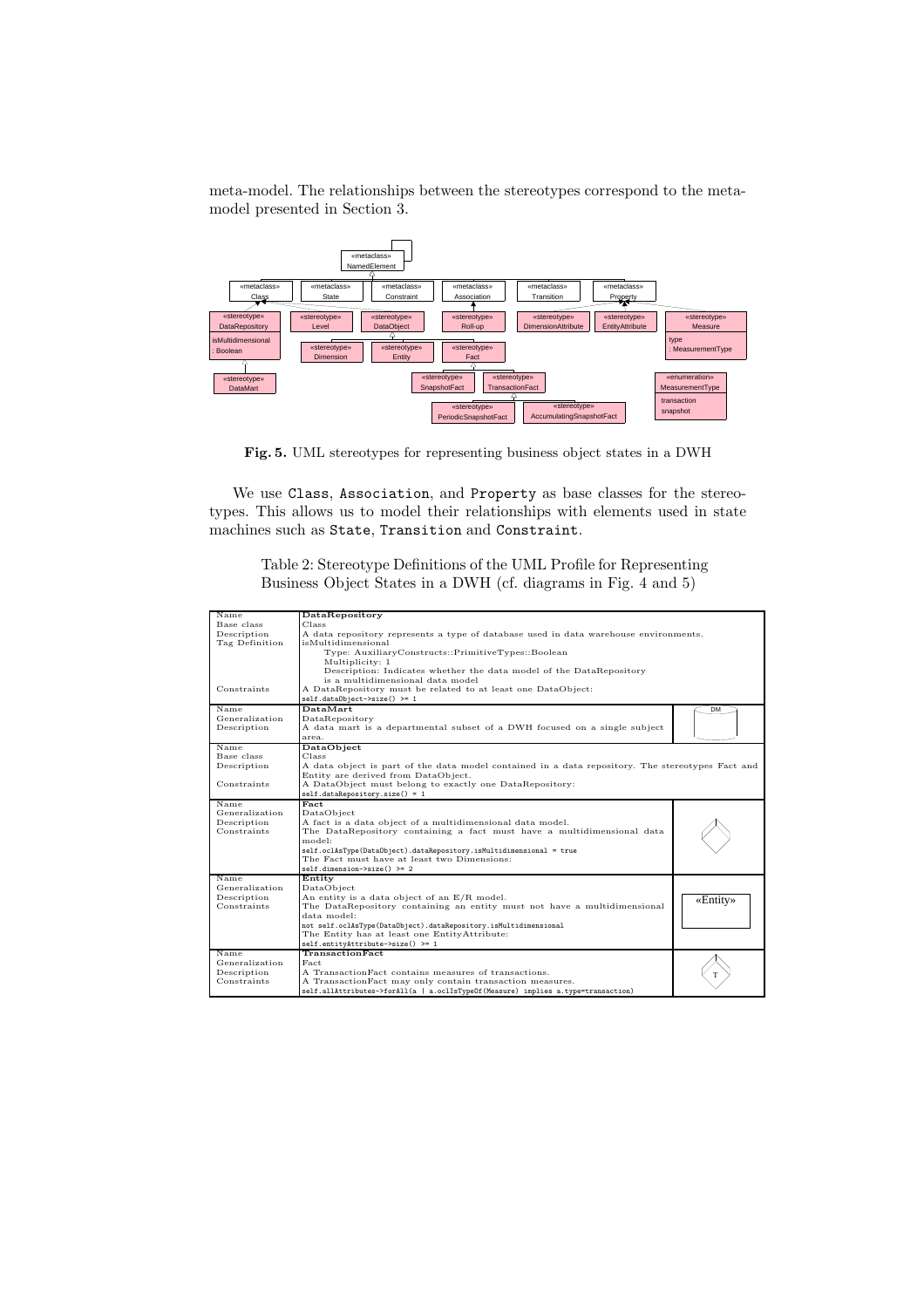| Name           | SnapshotFact                                                                   |             |
|----------------|--------------------------------------------------------------------------------|-------------|
| Generalization | Fact                                                                           |             |
| Description    | A Snapshotfact contains snapshot measures, e.g. inventories.                   |             |
| Constraints    | A SnapshotFact may only contain snapshot measures.                             |             |
|                | self.allAttributes->forAll(a   a.oclIsTypeOf(Measure) implies a.type=snapshot) |             |
| Name           | AccumulatingSnapshotFact                                                       |             |
| Generalization | SnapshotFact                                                                   |             |
| Description    | The measures of an entry in the AccumulatingSnapshotFact are gathered over     | aS          |
|                | time                                                                           |             |
| Name           | PeriodicSnapshotFact                                                           |             |
| Generalization | SnapshotFact                                                                   |             |
| Description    | The measures of a PeriodicSnapshotFact are acquired periodically for all in-   | pS          |
|                | stances                                                                        |             |
| Name           | Measure                                                                        |             |
| Base class     | Attribute                                                                      |             |
| Description    | A numeric Measure is the object of analysis.                                   |             |
| Tag Definition | measurementType                                                                | «Measure»   |
|                | Type: MeasurementType (Enumeration)                                            |             |
|                | Multiplicity: 1                                                                |             |
|                | Description: Indicates the type of measurement: transaction or snapshot        |             |
| Constraints    | A Measure must belong to exactly one Fact:                                     |             |
|                | $self.fact.size() = 1$                                                         |             |
| Name           | EntityAttribute                                                                |             |
| Base class     | Attribute                                                                      | «Entity-    |
| Description    | An attribute to an Entity.                                                     | Attribute»  |
| Constraints    | An EntityAttribute must belong to exactly one Entity:                          |             |
|                | $self.$ entity.size $() = 1$                                                   |             |
| Name           | Dimension                                                                      |             |
| Base class     | Class                                                                          |             |
| Description    | Dimensions provide context for the measures and together are assumed to        | «Dimension» |
|                | uniquely determine them.                                                       |             |
| Constraints    | A Dimension is used by at least one Fact:                                      |             |
|                | $self.fact-> size() =& 1$                                                      |             |
|                | A Dimension has at least one DimensionAttribute:                               |             |
|                | self.dimensionAttribute->size() >= 1                                           |             |
| Name           | DimensionAttribute                                                             |             |
| Base class     | Attribute                                                                      | «Dimension- |
| Description    | DimensionAttributes describe Dimensions.                                       | Attribute»  |
| Constraints    | A Dimension Attribute belongs to exactly one Dimension:                        |             |
|                | $self.dimension\text{-}size() = 1$                                             |             |
| Name           | Level                                                                          |             |
| Base class     | Class                                                                          | «Level»     |
| Description    | Levels of Dimensions are used to aggregate Measures.                           |             |
| Constraints    | A Level belongs to exactly one Dimension:                                      |             |
|                | $self.dimension\text{-}size() = 1$                                             |             |
| Name           | Roll-up                                                                        |             |
| Base class     | Association                                                                    |             |
| Description    | A Roll-up-Association between two Levels indicates that Measures can be ag-    |             |
|                | gregated from the lower to the upper Level.                                    |             |
| Constraints    | A Roll-up-relationship has exactly one upper and one lower Level:              |             |
|                | $self.upper-> size() = 1 and self.lower-> size() = 1$                          |             |
|                |                                                                                |             |

# 5 Correspondence Patterns and Examples

To create conceptual models for making visible where business objects and their states are available in the DWH, we link elements from DWH conceptual data models with state machines of business objects. In this section, we apply the correspondence patterns already introduced in Section 3 to examples.

# 5.1 Overview level

We can link the business object to one or more *data marts* to provide an overview (Figure 6a). Then we can identify where each business object can be analyzed in the DWH model. A business object may correspond to a fact table (e.g., order, shipment, account; Figure 6b), a dimension table (e.g., product, customer, account), or in the case of a pure E/R-model to an entity.

### 5.2 Fact level

There are three main types of measurements or fundamental grains of fact tables: transaction, periodic snapshot, and accumulating snapshot [3]. Looking at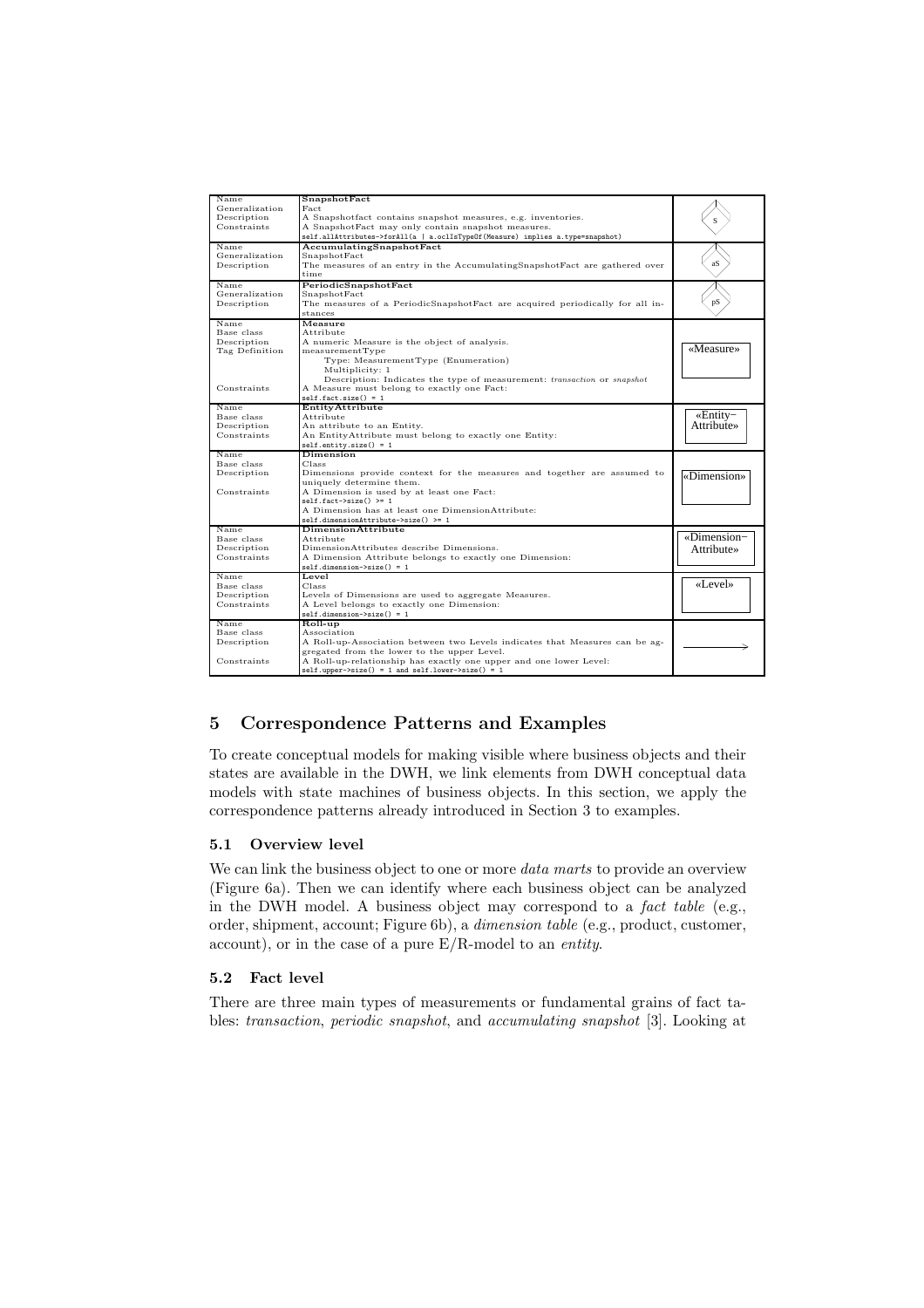

Fig. 6. The business object "Contract" in the fact "Sales" (left) and data marts (right)

state charts, we find that a transaction fact corresponds to a transition between states (Fig. 7 (a)), whereas *snaphot facts* correspond to *states*. Periodic snapshots record the current state for all instances of a business object at regular intervals (b), whereas accumulating snapshots "follow" each instance as it passes from state to state, adding values to the record over time (c). In the latter case, the order in which the values are added must conform to the state chart.



Fig. 7. Transitions in transaction facts (a), states in snapshot facts  $(b, c)$ 

### 5.3 Attribute level

To provide a more detailed conceptual model, i.e. for DWH design and development, this level contains correspondence patterns related to all kinds of attributes (measures, dimension attributes, entity, attributes, guard conditions).

States A state in a state chart may play several roles in the DWH model. The most straightforward case is when there is an explicit "status" dimension (e.g., for account facts, insurance policies, etc.). In this case, several states of a business object are modeled by the dimension, i.e. as dimension attributes. Second, a state may be modeled as a measure. For a single state, this measure is of type boolean (either the object is in this state of not), and for several states, the measure would be an enumeration with the values corresponding to the states (which may be seen as a degenerate type of the status dimension).

Transitions Transitions in state charts may be guarded by conditions. These conditions often are found in the DWH as measures or dimension attributes. If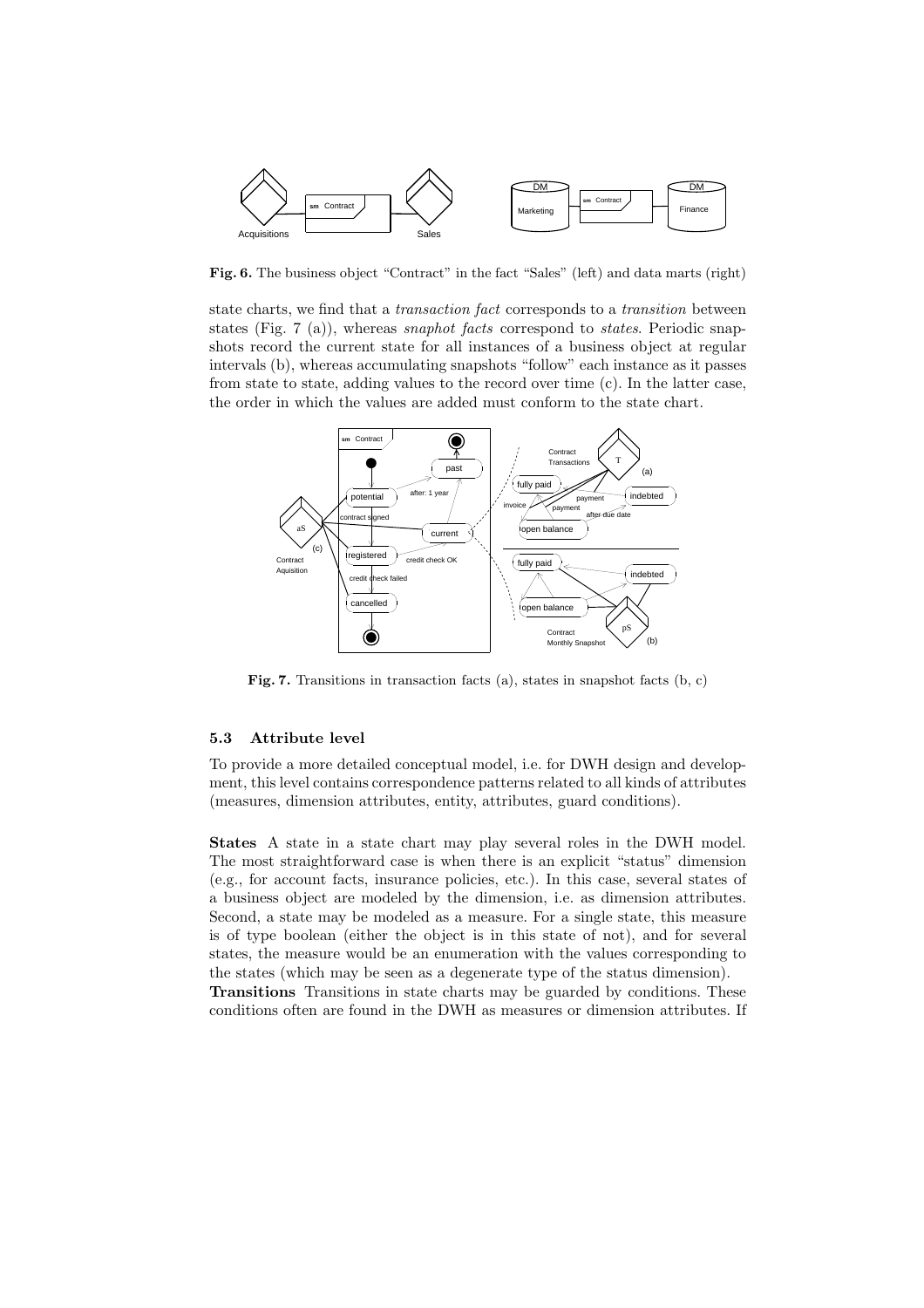a guard condition contains a recognizable variable (e.g. "revenue" in Fig.  $8(a)$ ), this variable can turn into a measure in the DWH model.



Fig. 8. Guard condition as measure (a), states as measure (b) or dimension (c)

### 5.4 Aggregation and classification

State charts of business objects may also provide hints regarding aggregation and classification hierarchies. First, nested states correspond to roll-up relationships, the inner state being the special case and the outer state the more general. Also, guard conditions may define levels in the hierarchy, as they separate instances into groups. In the case of a specific "status" dimension mentioned above, the states covered by this dimension then may also correspond to levels.



Fig. 9. Nested states of a business object correspond to a roll-up relationship

# 6 Related Work

Using UML Profiles to model the structure and behavior of Data Warehouses as well as related aspects such as ETL processes has become increasingly popular, also due to the rise of the Model-Driven Architecture (MDA [6]).

Trujillo and Luján-Mora introduced a Data Warehouse design framework in [7], which is supported among others by the UML Profile for Modeling ETL processes [8], a Profile for Physical Modeling of Data Warehouses [9], and a Profile for Multidimensional Modeling [10].

UML has also been applied to aspects such as DWH security. Fernandez-Medina et al. have extended UML for Designing Secure Datawarehouses [11].

In [12], Mazon et al. show how the MDA can be applied to Data Warehousing. Our contribution widens the scope of conceptual modelling in Data Warehousing to include more than structural models.